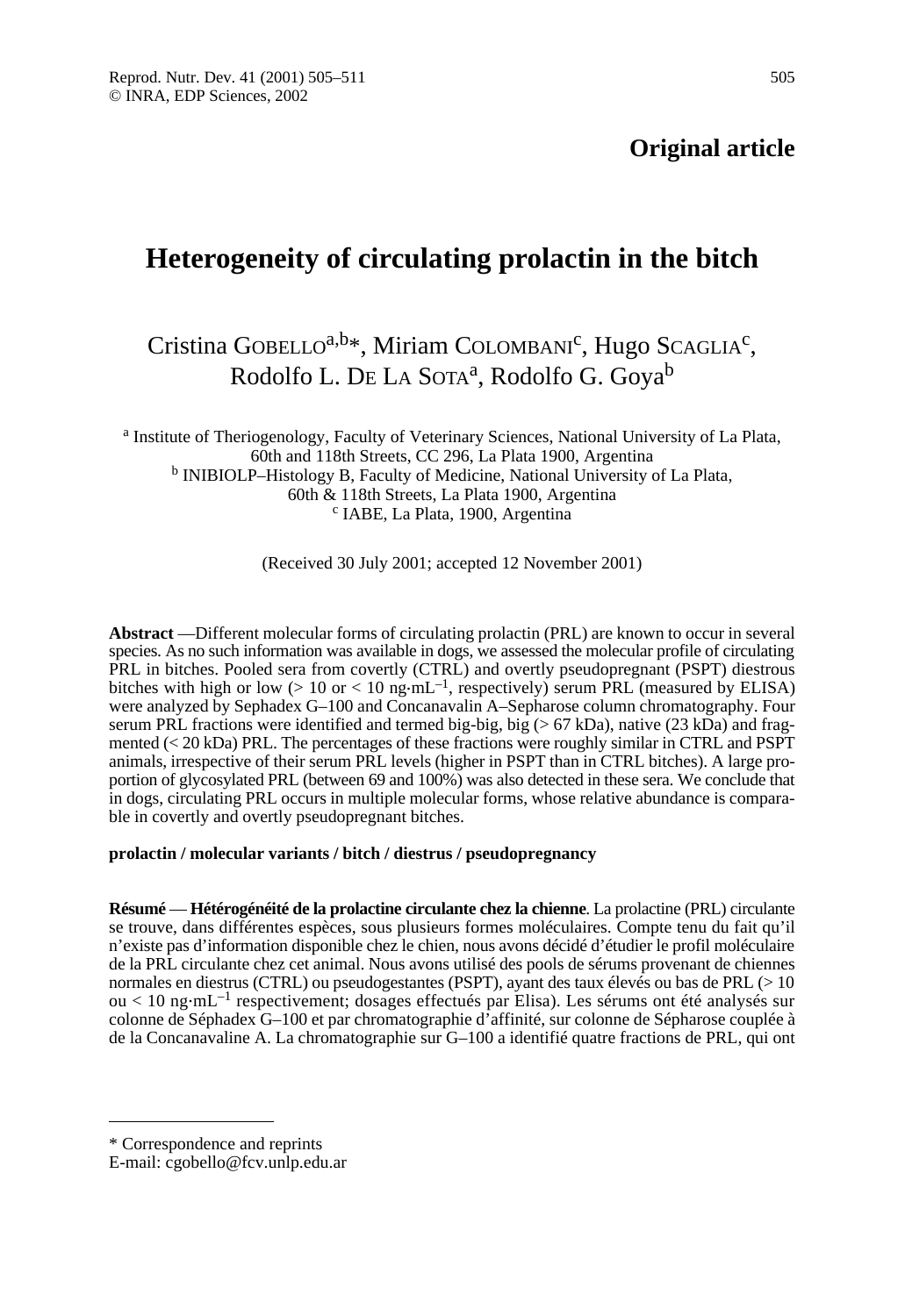été appelées big-big, big (PM < 67 kDa), native (23 kDa) et fragmentée (< 20 kDa). Les pourcentages relatifs de ces fractions sont identiques chez les CTRL et les PSPT, quel que soit le taux, élevé ou bas, de PRL sérique (plus haut chez les animaux CTRL). De plus, une proportion importante de PRL sérique (69 à 100 %) est sous forme glycosylée. En conclusion, la PRL sérique se trouve, chez le chien, sous des formes moléculaires multiples, dont l'abondance relative est comparable chez la chienne normale et pseudogestante.

#### **prolactine / variant moléculaire / chienne / diestrus / pseudogestation**

## **1. INTRODUCTION**

Prolactin (PRL) is known to be a 197–198 amino acid peptide with a mass of 23–24 kDa. Research has uncovered a surprising degree of molecular heterogeneity for circulating PRL, with different biopotencies associated with varying molecular forms of the hormone [24, 25]. Thus, small molecular weight PRL forms have been described, which may result from alternative splicing of the PRL gene's primary transcript or proteolytic cleavage, which gives rise to fragments of 22, 21, 17, 16 and 5.8 kDa [25]. While the 17 and 16 kDa variants exhibit a biopotency to immunoreactivity ratio similar to that of intact PRL, the biological activity of 22 kDa PRL remains to be investigated [25]. In an initial study, a 16 kDa fragment was found to have a greater mammary mitogenic activity than intact PRL [18] but in a later report the opposite was found in rats [3]. On the other hand, high molecular weight forms of PRL were detected in the pituitary gland and plasma of most species examined [14, 27]. They have been referred to as big-big  $(MW > 60$  kDa) and big  $(MW \approx 45$  kDa). The physiological significance of these larger forms is unknown because, in general, their biopotency lower than that of native PRL [24, 26].

In the bitch, there is no documented information about the molecular profiles of circulating PRL in any stage of the estrous cycle. Certainly, the possibility exists that PRL variants may also occur in dogs. If so, eventual differences in the proportion of PRL forms (each of them endowed with different bioactivity/immunoreactivity ratios) among bitches, could explain, at least in part, the lack of consistency found in some bitches, between immunoassayable circulating levels of PRL and the intensity of symptoms in some PRL-associated syndromes, like pseudopregnancy [10–12, 15, 20, 22].

It was, therefore, of interest to determine whether in the bitch, PRL circulates as a single molecular entity or as multiple molecular variants. A second point of interest was to compare the molecular profiles of serum PRL between covert and overt pseudopregnant bitches. Since the circulating concentration levels of both PRL and progesterone  $(P_4)$  have been implicated in the etiology of pseudopregnancy [5–8], the serum concentrations of these hormones were compared between these two groups.

## **2. MATERIALS AND METHODS**

### **2.1. Animals**

Fifty-five privately owned cross- and pure-bred bitches aged 2 to 10 years and weighing 7 to 30 kg were used. They all had had their previous estrus between 8 and 12 weeks prior to the commencement of the study. The bitches were divided into 2 groups, taking into account the presence of overt pseudopregnancy (pseudopregnant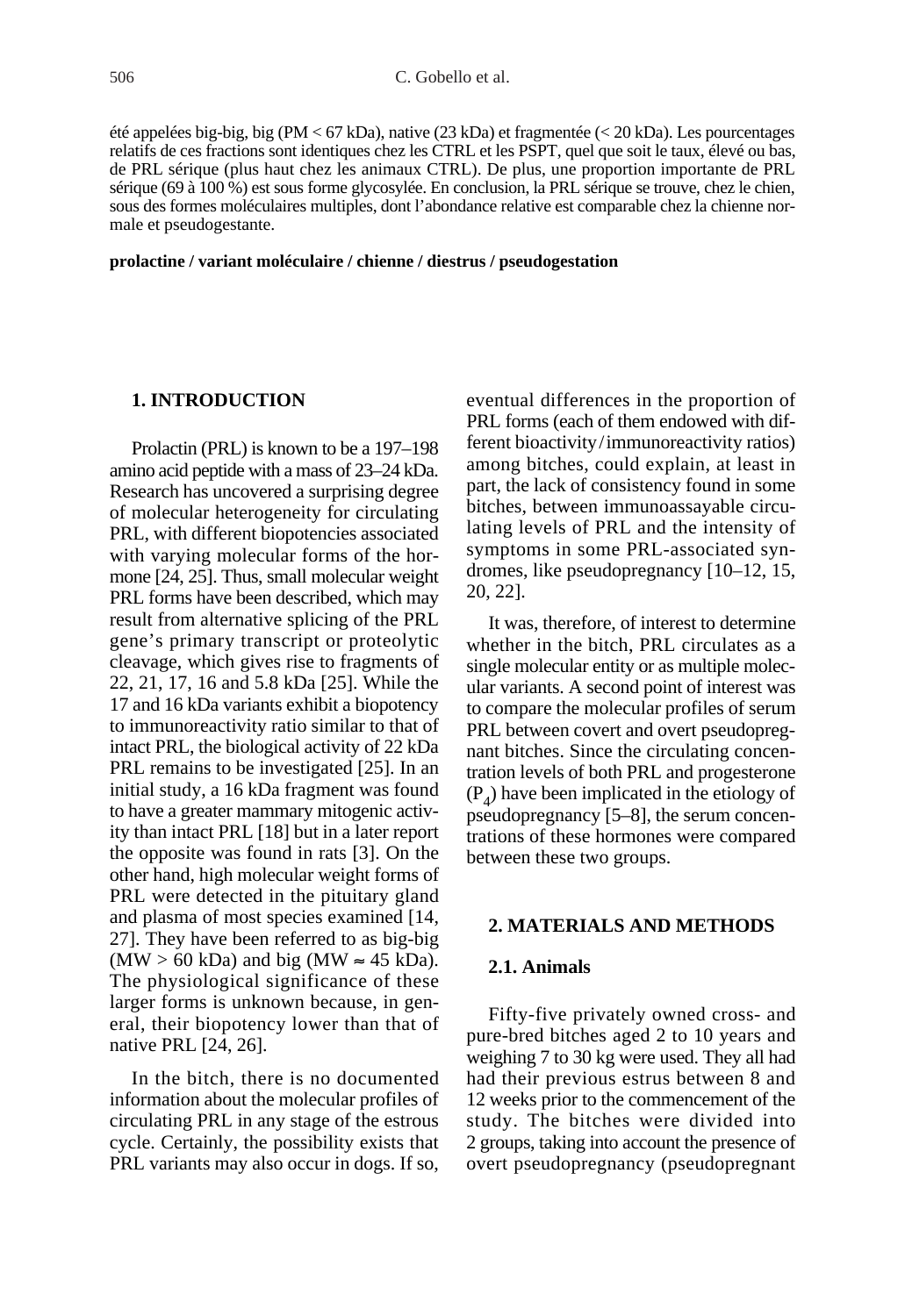group [PSPT],  $n = 30$ ) or absence of symptoms (covert pseudopregnancy; control group [CTRL], *n* = 25). Overt pseudopregnancy was diagnosed based on the presence of mammary enlargement with milk secretion, which was frequently associated with maternal behavior [6, 7].

#### **2.2. Blood sampling**

Blood samples for PRL and  $P_4$  determination were collected by peripheral (jugular/cephalic/saphenous) venepuncture from 9 and 11 am. Samples were centrifuged at 4000 *g* for 15 min, serum obtained and stored at –20 °C until hormone assays were performed.

#### **2.3. Hormone assays**

Serum PRL was measured by a homologous end point enzymoimmunometric assay (Milenia, DPC®, Bad Nauheim, Germany)*.* The intra- and inter-assay coefficients of variation were 3.5 and 9.4%, respectively. The lowest limit of detection at 95% binding (sensitivity) was 0.5 ng·mL<sup>-1</sup>. Serum  $P_4$  was measured by radioimmunoassay, using a solid phase kit (Coat-A-Count, DPC®, Los Angeles, USA). For this kit, the sensitivity at 95% binding was 0.1 ng $\cdot$ mL<sup>-1</sup> and the intra- and inter-assay coefficients of variation were 3.8 and 4.5%, respectively.

#### **2.4. Gel chromatography**

A total of 47 serum samples were used for chromatographic analysis. Samples were grouped according to the clinical status of animals (CTRL = C or  $PSPT = P$ ) and their serum PRL levels (high PRL  $(H)$  > or low PRL  $(L)$  < 10 ng·mL<sup>-1</sup>). Within each group, serum pools were prepared by mixing  $300 \mu L$  of each sample. The pools so generated were as follows:

– P-H: pooled sera from PSPT animals with high PRL levels  $(n = 13)$ .

– P-L: pooled sera from PSPT animals with low PRL levels  $(n = 9)$ .

– C-H : pooled sera from CTRL animals with high PRL levels  $(n = 5)$ .

– C-L: pooled sera from CTRL animals with low PRL levels  $(n = 20)$ .

The serum pools were chromatographed on a Sephadex G-100 column  $(100 \times 1.6 \text{ cm})$ ; Pharmacia, Uppsala, Sweden) equilibrated at 20 °C with 0.05 M phosphate-buffered saline, pH 7.4, containing 0.2% bovine serum albumin (BSA; Sigma, Saint-Louis, Missouri). The same buffer was used for elution. The column was calibrated with dextran blue ( $\text{MW} = 2000 \text{ kDa}$ ), BSA ( $\text{MW}$  $= 67$  kDa) and <sup>125</sup>I-hPRL (MW  $= 23$  kDA) as previously described [14]. Four-ml serum aliquots were loaded, in separate runs, onto the column and buffer was run through by means of a peristaltic pump at a flow rate of approximately 7.5 mL $\cdot$ h<sup>-1</sup>. A total of 72 fractions of 2 mL each were collected per run and were frozen until PRL determination.

#### **2.5. Affinity chromatography**

In order to separate glycosylated PRL forms, 1 mL sample was applied to a column of concanavalin A-Sepharose (100  $\times$ 2.5 cm; Pharmacia, Uppsala). The concanavalin A-adsorbed material was eluted with 0.2 M methyl-D mannopyranoside (Sigma, Saint-Louis, Missouri) as previously described [14]. Samples were kept frozen until PRL determination.

#### **2.6. Statistical analysis**

Data were analysed by least–squares means (LSM) analysis of the variance using the General Linear Model procedure (PROC GLM, SAS® [23]) for serum PRL and  $P_4$ , the percentage of PRL variants and of G-PRL forms. The mathematical model included the main effect of group (PSPT/CTRL). The level of significance was set at 0.05.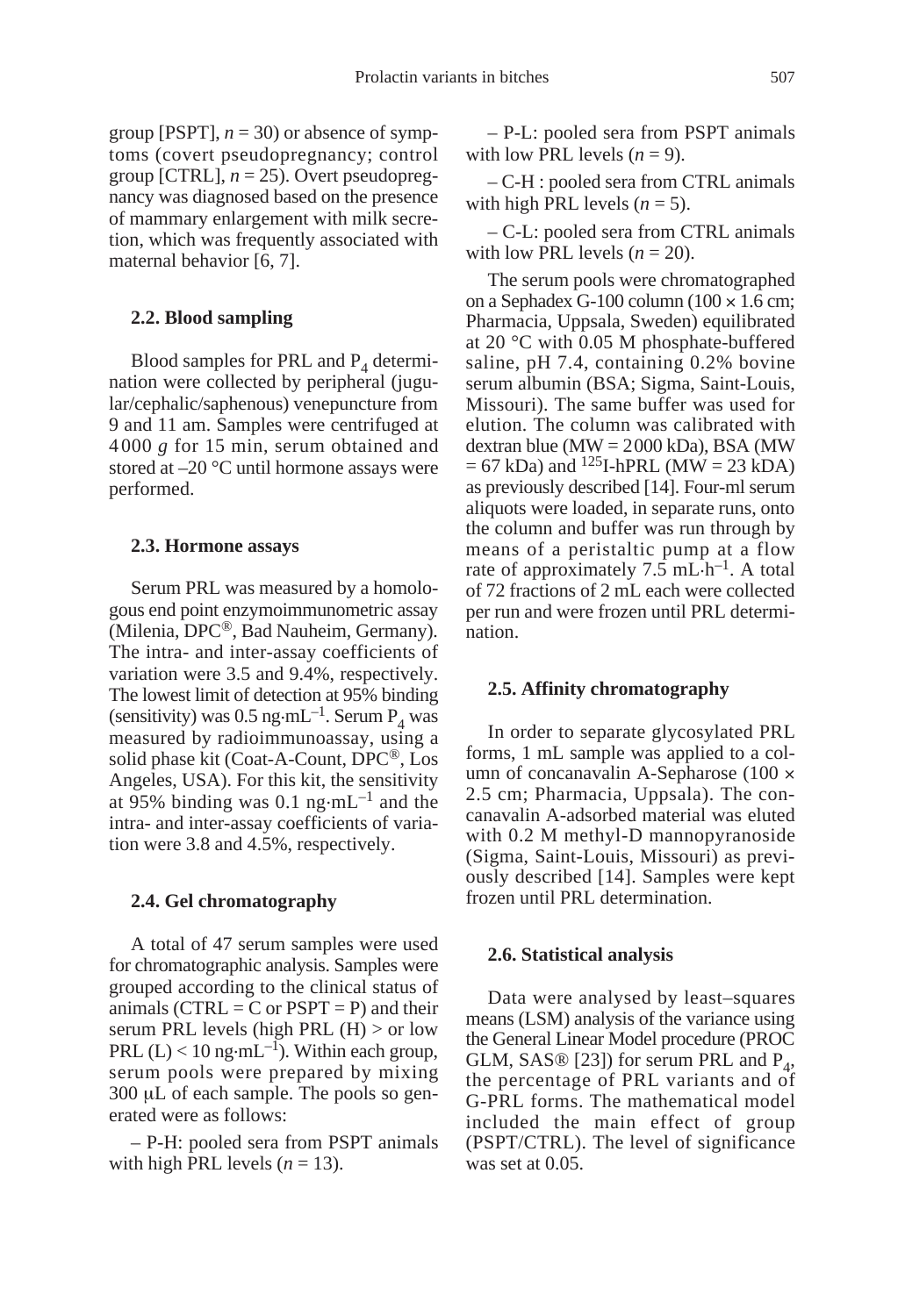# **3. RESULTS**

## **3.1. Chromatographic analysis of bitch sera**

Gel chromatography revealed the presence of multiple molecular forms of immunoassayable PRL in bitch serum (Fig. 1). This molecular heterogeneity occured in both CTRL and PSPT animals, irrespective of their serum PRL levels. Four predominant molecular forms were identified. By analogy with human PRL, the four fractions were tentatively referred to as, big–big, big, native and fragmented, from the largest to the smallest. Big-big was larger than the BSA marker, whereas big was slightly smaller than BSA (67 kDa). The PRL fraction termed native had a molecular size very close to that of the hPRL marker (23 kDa) while the fragmented form was smaller than 20 kDa. The percentage of the big-big and big forms as well as the peaks probably associated with native and fragmented hormone were variable in the different serum pools (Fig. 2). However, no clear differences in relative abundance were evident among groups for any of the different PRL variants.

A large proportion of glycosylated PRL was also detected. It constituted 69, 77, 70 and 100% of total PRL for the P–H, P–L, C-H and C-L groups, respectively.

## **3.2. Serum PRL levels in CTRL and PSPT bitches**

Serum PRL concentrations were significantly higher in PSPT (13.8  $\pm$  2.6 ng·mL<sup>-1</sup>, range  $0.5$  to  $80 \text{ ng} \cdot \text{mL}^{-1}$ ) than in CTRL bitches (6.3  $\pm$  1.6 ng·mL<sup>-1</sup>, range 0.5 to 37.7 ng·mL<sup>-1</sup>;  $p = 0.02$  (Fig. 3). On the other hand, no significant differences were found in P<sub>4</sub> concentrations between PSPT (1.3  $\pm$ 0.3 ng·mL<sup>-1</sup>) and CTRL (1.1  $\pm$  0.3 ng·mL<sup>-1</sup>;  $p = 0.79$ .

## **4. DISCUSSION**

Our results document, for the first time, that in the dog there are different molecular



**Figure 1.** Chromatographic profile for serum PRL in bitches. The chromatogram shown represents a typical PRL profile observed in the serum of bitches. This example corresponds to a serum pool from C–H animals. The sample was run on a Sephadex G-100 column. Pool volume seeded was 4 mL. The names given to the different PRL peaks were assigned by analogy with known human PRL variants of roughly similar sizes. Markers: DB = dextran blue, MW 2000 kDa; BSA = bovine serum albumin, MW 67 kDa; hPRL =  $^{125}I$ -hPRL, MW 23 kDa. For further details see the text.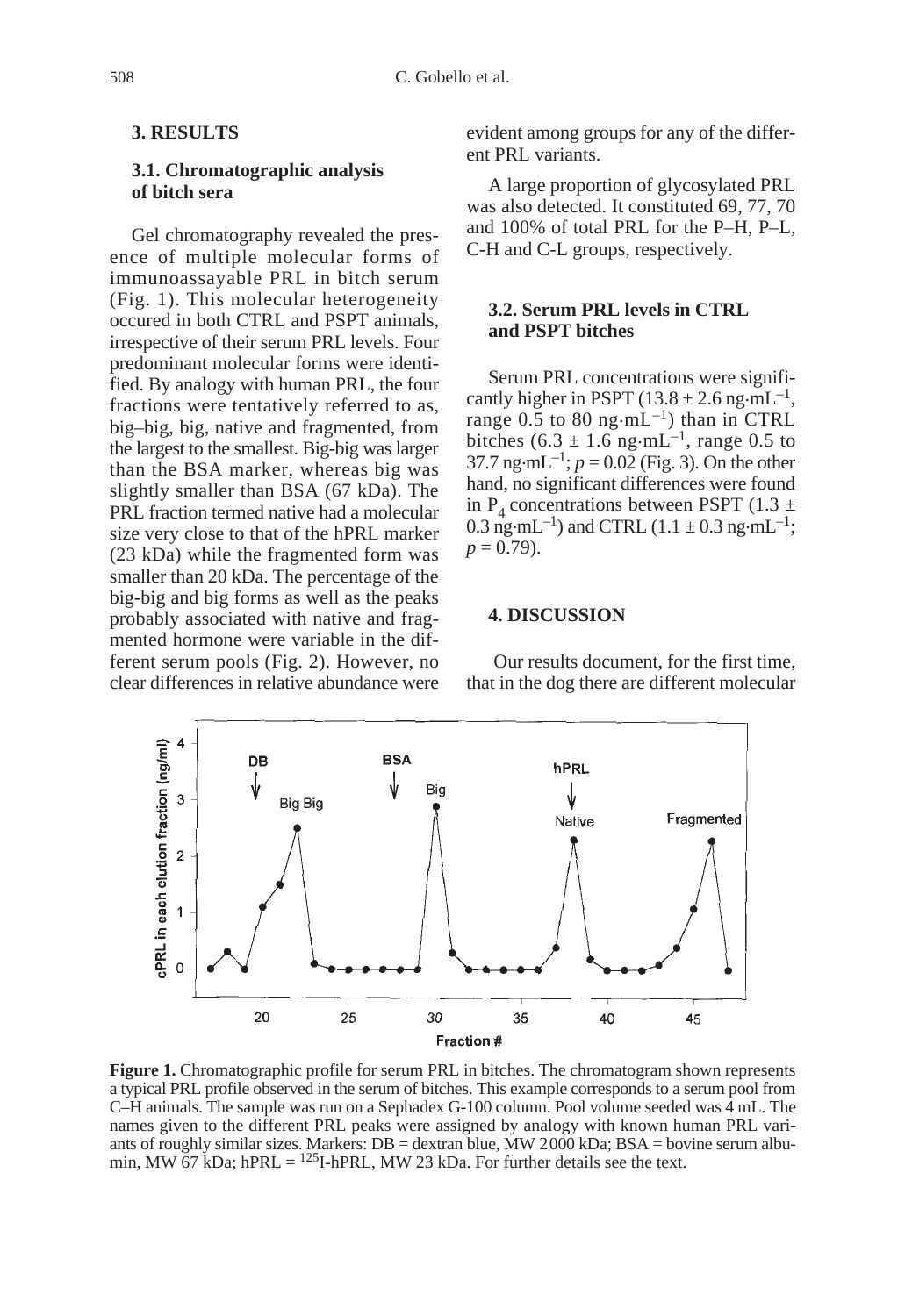

**Figure 2.** Distribution of PRL variants in the different serum pools. Percentages refer to the sum of all peaks for each serum pool. P-H: PSP with high PRL levels; P-L: PSP with low PRL; C-H: CTRL with high PRL; C-L: CTRL with low PRL. For further details see the text.

forms of circulating PRL, thus enlarging the list of species known to possess multiple molecular PRL forms in the circulation. Nevertheless, the present results should be regarded as an initial study, where no extensive biochemical or biological characterization of the different fractions was attempted. Since in other species circulating PRL is known to occur in multiple molecular forms, each of them endowed with different bioactivity levels, it would be of interest to characterize the bioactivity to immunoreactivity ratio of the four PRL variants described here.

Although PRL was long regarded as a non glycoprotein hormone, it is now known that a proportion of PRL molecules is actually glycosylated, with a degree of glycosylation that varies among species, ranging from a very low level to more than 50%. Thus, in humans glycosylated PRL (G-PRL) has been reported to be up to 20, 32 and 50% in plasma in different studies [2, 4, 16] while in the same biologic fluid from rats it was reported to be 60% [1]. The biological activity of G-PRL in some of the classi-

80  $\ddot{\bullet}$ Serum PRL (ng/ml) 60  $n=30$  $n=25$ 40  $\bullet$  $\bullet$ 20  $\Omega$ **PSP** Control

**Figure 3.** Serum PRL levels in diestrous bitches. Covert (CTRL) and overt PSPT bitches were bled under comparable experimental conditions.

cal tests for the hormone, such as pigeon crop sac stimulation, Nb2 lymphoma cell proliferation and mammary casein synthesis is similar to or lower than non glycosylated PRL [16]. However, some later studies claimed greater than normal pigeon crop sac stimulating activity for porcine G-PRL [21]. Receptor binding activity and immunologic cross–reactivity are also greatly reduced as a result of glycosylation, thus it has been suggested that glycosylation may down regulate PRL action at target tissues [25]. Glycosylation seems to facilitate proteolytic cleavage of the molecule to a 17 kDa form, and thus may serve a role in regulation of the processing of PRL [25]. In this context, it is of interest that our bitches displayed a higher proportion of circulating G-PRL than most species studied so far. Whether this high degree of glycolsylation of canine PRL plays any physiological role, remains to be investigated.

Our finding of significantly higher PRL levels in PSPT than in CTRL bitches is in agreement with some previous reports [9, 19], although a number of other studies have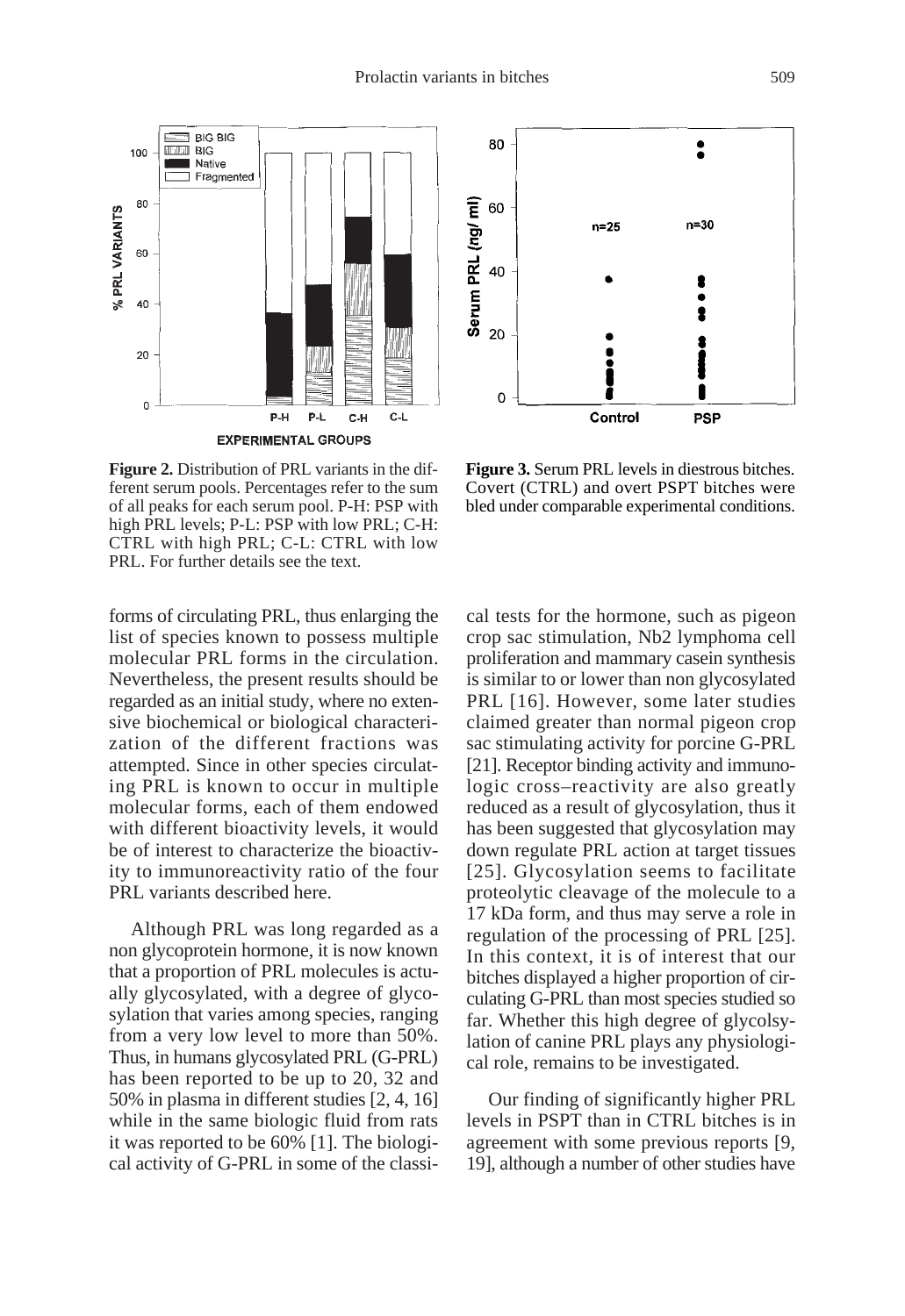not detected significant differences in PRL levels between overt and covert PSPT bitches [11, 12, 15, 20, 22]. Indeed, a universal serum PRL threshold for triggering pseudopregnancy in the bitch is unlikely to exist. This is in line with studies in women where, in some individuals, no correlation was detected between typical signs of hyperprolactinemia and serum PRL concentrations [13, 14, 27].

The present study originated from our interest to elucidate a paradox frequently found in bitches: While PRL is generally accepted to play a key role in the genesis of pseudopregnancy in diestrous bitches [7, 9–11, 17, 19, 22], it is a fairly frequent finding that animals with high (immunoassayable) PRL levels do not develop overt pseudopregnancy symptoms while others with lower serum PRL do (this can be appreciated in Fig. 3). We reasoned that if in the bitch, PRL circulated under multiple molecular forms of varying bioactivity, then overt PSPT animals with low immunoassayable serum PRL could possess a prevalence of PRL variants with high bioactivity to immunoreactivity ratio, with the opposite happening in covert PSPT animals with relatively high PRL levels. The present results confirm the first part of our hypothesis; that is, canine PRL circulates under multiple molecular forms. However, the data reveal a rough similarity in the distribution of PRL forms in PSPT and CTRL bitches, irrespective of their serum PRL levels, thus failing to support the second part of our hypothesis.

We conclude that in dogs, circulating PRL occurs in multiple molecular forms and that the relative abundance of these forms in bitches is comparable between bitches with and without overt pseudopregnancy.

## **ACKNOWLEDGMENTS**

The authors thank Ms. Yolanda Sosa for technical help. This study was supported in part by grants M065 and V107 from the National University of La Plata, to RGG and RLS, respectively. RGG and RLS are career scientists of the Argentinean Research Council (CONICET).

## **REFERENCES**

- [1] Bollengier F., Hooghe R., Velqueniers B., Mahler A., Vanhaeslst L., Hooghe-Peters E., Further characterization of rat 26,000 prolactin as a glycoprotein with essentially O-linked carbohydrate chains, J. Neurosci. 3 (1991) 375–381.
- [2] Brue T., Caruso E., Morange I., Hoffmann T., Evrin M., Gunz G., Benkira M., Jaquet P., Immunoradiometric analysis of circulating human glycosylated and non glycosylated prolactin forms: spontaneous and stimulated secretions, J. Clin. Endocrinol. Metab. 75 (1992) 1338–1334.
- [3] Clapp C., Sears P.S., Russell D.H., Richards J., Levay-Young B.K., Nicoll C.S., Biological and immunological Characterization of cleaved and 16K forms of rat prolactin, Endocrinology 122 (1988) 2892–2898.
- [4] Gambino G., Beck-Peccoz P., Borgato S., Faglia G., Spada A., Persani L., Bioactivity and glycosylation of circulating prolactin in various physiological and pathological conditions, Pituitary 2 (1999) 225–231.
- [5] Gerres S., Hoffmann B., Investigation on the role of progesterone in the endocrine control of overt pseudopregnancy in the bitch: application of an antigestagen and effects on corpus luteum function, Anim. Reprod. Sci. 35 (1994) 281–289.
- [6] Gobello C., Baschar H., Castex G., de la Sota R.L., Goya R.G., Diestrous ovariectomy: a model to study the role of progesterone in the onset of canine pseudopregnancy, in: Concannon P.W. et al. (Eds.), Advances in Reproduction in Dogs, Cats and Exotic Carnivores, Reproduction, Suppl. 57, 2001, pp. 55–60.
- [7] Gobello C., de la Sota R.L., Goya R.G., Study of the changes of prolactin and progesterone during dopaminergic agonist and placebo treatments in pseudopregnant bitches, Anim. Reprod. Sci. 66 (2001) 257–267.
- [8] Gobello C., de la Sota R.L., Goya R.G., A review on canine pseudocyesis, Reprod. Domest. Anim. 36 (6) 283–288.
- [9] Grunau B., Investigation on the treatment of pseudopregnacy in the bitch with the prolactin inhibitors metergoline and bromocryptine, Inaug. Dissert. Tierarztliche Hochschule Hannover, 1994, p. 105.
- [10] Harvey M.A., Cauvin A., Dale M., Lindley S., Ballabio R., Effect and mechanism of the antiprolactin drug cabergoline on pseudoprenancy in the bitch, J. Small Anim. Pract. 38 (1997) 336–339.
- [11] Harvey M.A., Dale M.J., Lindley S., Waterson M.M., A study of the aetiology of pseudoprenancy in the bitch and the effect of cabergoline therapy, Vet. Rec. 17 (1999) 433–436.